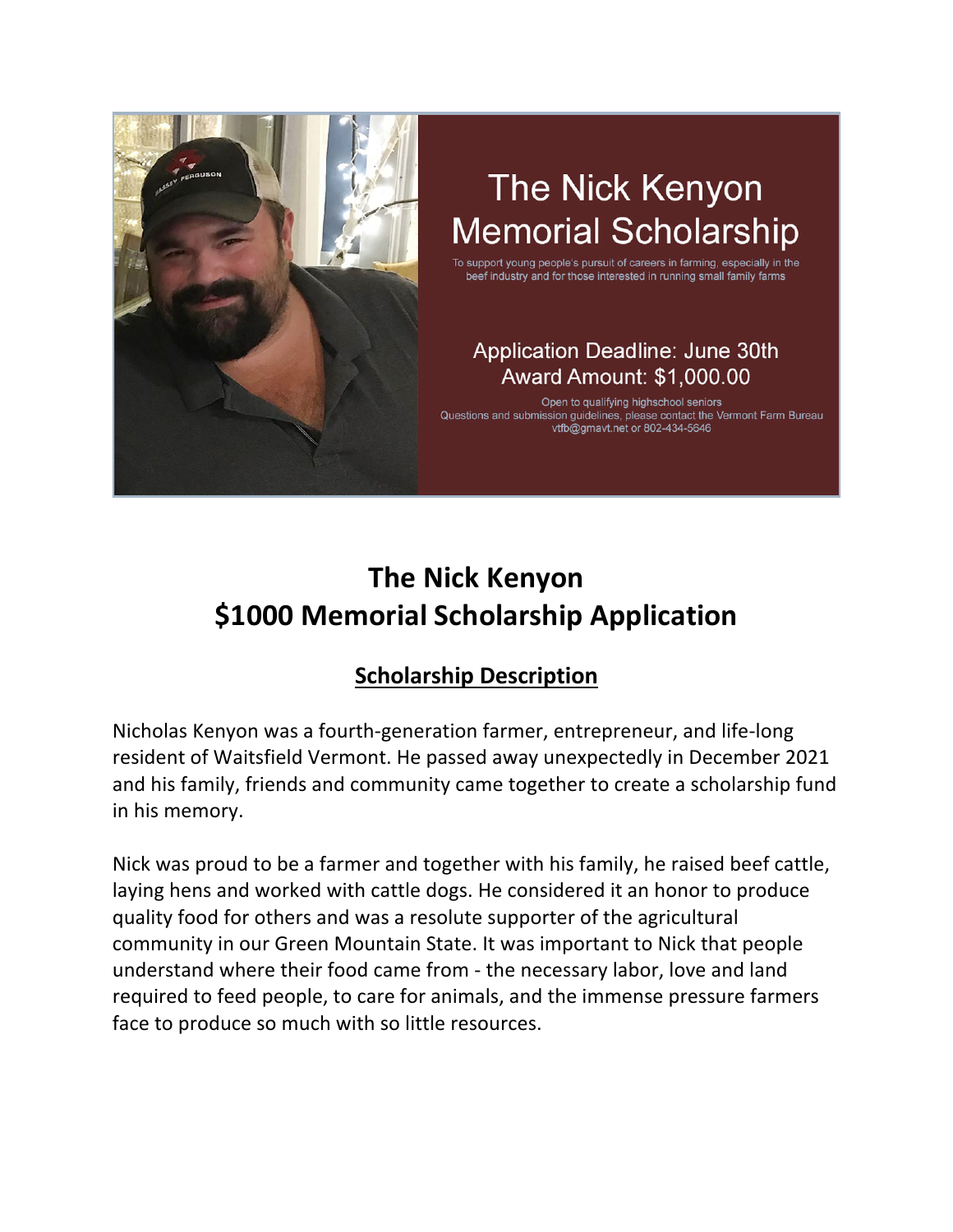#### **Statement of Purpose**

To support young people's pursuit of careers in farming, especially in the beef industry and for those interested in running small family farms.

#### **Eligibility**

To be eligible to receive this scholarship the applicant must:

a) Be a high school senior planning to attend a post-secondary institution to seek a degree or complete a certificate program related to farming

b) Be a Vermont resident

c) Exhibit academic worthiness

#### **Scholarship Award**

The Award amount will be \$1000. The amount will be payable and sent directly to the recipient upon notification to the committee that they are continuing their education. The award will be announced in July.

#### **Deadline**

Completed applications must be received by June 30th to be considered for the forthcoming academic year.

#### **To Apply:**

To apply for the Nick Kenyon Memorial Scholarship, please complete the information form below and submit a video of yourself answering the following questions:

- 1. What do you intend to study and why?
- 2. How does farming relate to your life?
- 3. Tell us a story that incorporates the idea of "Just another day on the farm"
- 4. What else would you like us to know about you?

Submissions can be sent via email to Vermont Farm Bureau *vtfb@gmavt.net*. You can provide a link to your video for the committee to review. Any questions please contact the Vermont Farm Bureau at *vtfb@gmavt.net* or 802-434-5646